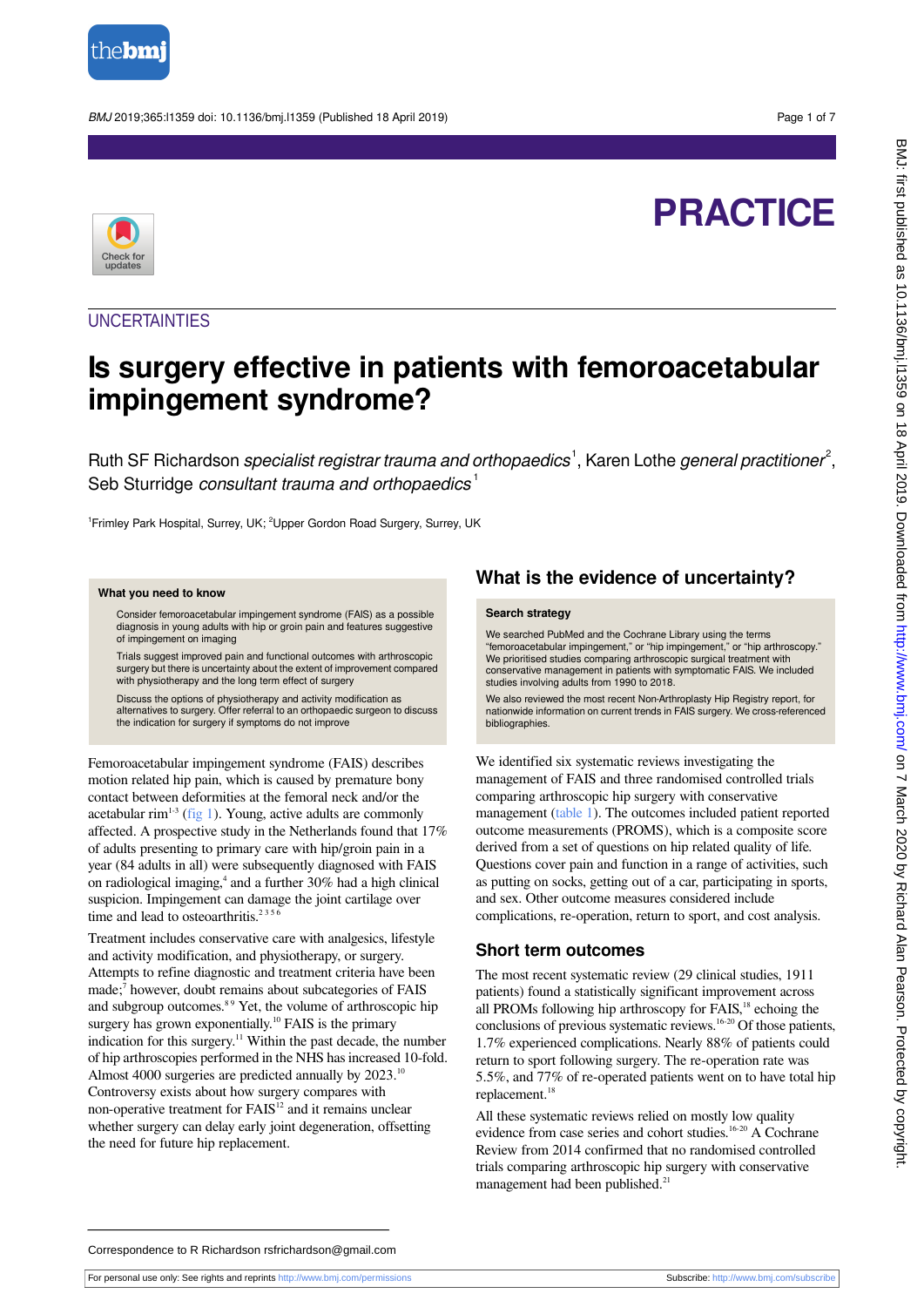BMJ: first published as 10.1136/bmj.11359 on 18 April 2019. Downloaded from http://www.bmj.com/ on 7 March 2020 by Richard Alan Pearson. Protected by copyright BMJ: first published as 10.1136/bmj.11359 on 18 April 2019. Downloaded from <http://www.bmj.com/> on 7 March 2020 by Richard Alan Pearson. Protected by copyright.

Over the past year, three randomised controlled studies have been published. Two well conducted trials report greater improvement in hip related quality of life at 8 months to one year with arthroscopy as compared with physiotherapy.<sup>13 15</sup> In another trial conducted in a military hospital, no difference was found between the physiotherapy and the surgery arms of the trial. However, 70% of patients in the physiotherapy arm went on to have hip arthroscopy within the follow-up period, reducing the power of the study. $14$  These findings may not be generalisable.

There is great heterogeneity across the literature in outcome measurements, particularly the variety of PROMs used, which adds to the uncertainty.

### **Long term outcomes**

High quality, long term trials on mitigation of risk of osteoarthritis with surgery are lacking. A systematic review of medium and long term outcomes after hip arthroscopy (seven studies, 1484 hips) for FAIS found that 10% of joints required a total hip replacement within eight years of follow-up.<sup>17</sup> Conversion to hip replacement is a surrogate marker for developing osteoarthritis but is not accurate. Increasing age, degenerative joint disease, and female sex were risk factors. The evidence is of low quality and leaves uncertainty regarding the development of osteoarthritis in patients with and without surgery.

## **Is ongoing research likely to provide relevant evidence?**

Further surgical trials of treatment for FAIS are underway and will add to the evidence on the true efficacy of treatment of hip arthroscopy in FAIS. It will be several years before research currently in progress can indicate the longer term impact on osteoarthritis [\(table 2\)](#page-4-0). Our analysis of the trials included a search of ISRCTN, clinicaltrials.gov, and ANZCTR using the terms "hip impingement" or "femoroacetabular impingement". Bibliographies were cross-referenced.

The Non-Arthroplasty Hip Registry collects surgical and PROMs data from numerous orthopaedic interventions, including arthroscopic procedures for FAIS ([fig 2\)](#page-6-0). Although this registry is still in its infancy, it intends to follow the "lifespan" of the hips entered into its database and may be able to link to other registries, such as the National Joint Registry. This would help identify the long term survivorship of hips undergoing arthroscopy for FAIS.<sup>11</sup>

## **What should we do in the light of the uncertainty?**

Carefully assess young adults presenting with hip pain to rule out important differentials before considering treatment for FAIS.<sup>25</sup> Only patients with bothersome symptoms may require treatment. Asymptomatic patients with radiographic features of impingement do not require treatment.

Discuss the different treatment options. Advise the patient regarding weight loss (where applicable), activity modification, and non-steroidal anti-inflammatory drugs (where safe) for pain relief as recommended by National Institute for Health and Care Excellence (NICE) guidelines.<sup>26</sup> Suggest avoiding situations that precipitate symptoms, such as high impact or repetitive activities, or terminal ranges of movement under load. Physiotherapy focusing on movement patterns, improving

muscle control, and strengthening exercises around the hip can reduce impingement and improve patient outcomes.<sup>13</sup>

In patients with no improvement, offer referral to an orthopaedic surgeon specialising in young adult hip conditions and arthroscopy for further assessment and evaluation for arthroscopic surgery. Inform patients that the evidence base for surgery is still evolving. So far, studies have shown an improvement in patient reported outcomes after surgery. However, the procedure typically requires two weeks off work, weeks to months off sports, and it may take up to a year for patients to feel a benefit from surgery. They may possibly see no benefit from surgery, or they may be worse off as a result.

It can be difficult to translate PROMs research for patients who want to understand the evidence base for treatment. It may be worth explaining that, in the recent FAIT trial,<sup>15</sup> 70% of patients who had arthroscopic surgery showed improvement from their baseline scores (95% confidence interval 61% to 79%). In the physiotherapy arm of the trial, 50% of patients showed an improvement from their baseline scores (95% confidence interval 40% to 60%). This suggests that even though surgery has shown better results than physiotherapy, one in three patients do not improve after hip arthroscopy.

Inform patients that there remains uncertainty about the rate of progression to arthritis and there is no solid evidence yet that surgery for FAIS will slow the development of any osteoarthritis in their hip joint.

#### **Education into practice**

How has reading this article informed your understanding of femoroacetabular impingement syndrome and the treatment options available?

How will you explain the pathology of hip impingement and the role of hip arthroscopy to patients?

#### **What patients need to know**

- Femoroacetabular impingement presents with pain in the hip or groin and is diagnosed based on clinical examination and imaging
- **•** Your doctor will advise weight loss and activity modification and prescribe analgesics for pain relief. Physiotherapy is also effective in reducing pain and improving function
- **•** Arthroscopic surgeries for hip impingement are on the increase. Recent trials show some improvement in pain and function with surgery, however that improvement may not take the patient back to full function, sport, or work. Some patients do not see an improvement after arthroscopy
- **•** It may take many months or even a year for recovery and to feel the full effect of the surgery
- **•** The procedure is usually done as a day case and patients will mobilise home the same day (crutches used for 2-3 days until postoperative pain has subsided). We generally recommend two weeks off work for postoperative recovery
- **•** Surgery carries associated risks and complications, which do not apply to physiotherapy. Every effort should be made to rehabilitate the hip, when possible, without recourse to surgery
- **•** Impingement can damage joint cartilage and lead to osteoarthritis of the hip over time, but there is no evidence that surgery can prevent this

#### **Recommendations for further research**

Long term follow-up data from trials to establish whether hip arthroscopy for FAIS delays the development of osteoarthritis

Evaluation of cost effectiveness of hip arthroscopy to inform the debate about a shift towards surgical management of FAIS

Most effective physiotherapy intervention to augment surgical management both pre and post-operatively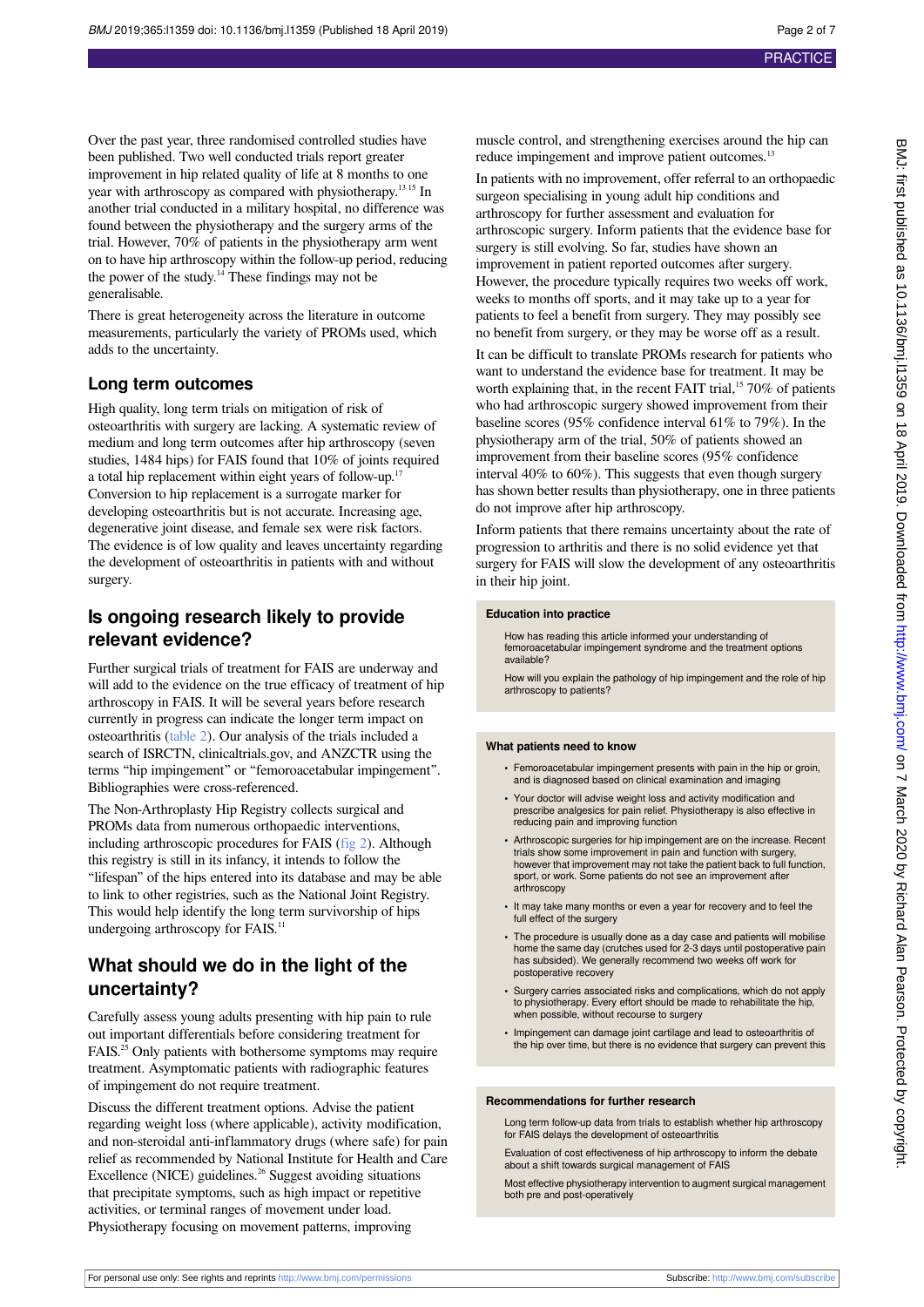#### **Additional resources**

Video describing FAIS. https://www.youtube.com/watch?v=A-\_r8FyJwTQ

NICE patient information leaflet on surgery for FAIS. https://www.nice.org. uk/guidance/ipg408/resources/treating-hip-impingement-syndrome-with-arthroscopic-surgery-pdf-362852749

#### **How patients were involved in the creation of this article**

We consulted a patient with femoroacetabular impingement, who had undergone both physiotherapy and hip arthroscopy, about the scope and focus of this article before drafting. The patient emphasised the benefit of both treatments and the importance of informed patient choice, which we have included in the box What patients need to know. She also reviewed and approved the draft manuscript. We are grateful for her input.

**Competing interests** The BMJ has judged that there are no disqualifying financial ties to commercial companies. The authors declare the following other interests:

SS is part of the UK FASHIoN Study Group and contributor to the NAHR database.

Further details of The BMJ policy on financial interests is here: https://www.bmj. com/about-bmj/resources-authors/forms-policies-and-checklists/declarationcompeting-interests

Provenance and peer review: commissioned; externally peer reviewed.

- Ito K, Minka MA2nd, Leunig M, Werlen S, Ganz R. Femoroacetabular impingement and the cam-effect. A MRI-based quantitative anatomical study of the femoral head-neck offset. *J Bone Joint Surg Br* 2001;83:171-6. 10.1302/0301-620X.83B2.11092 11284559
- 2 Ganz R, Parvizi J, Beck M, Leunig M, Nötzli H, Siebenrock KA. Femoroacetabular impingement: a cause for osteoarthritis of the hip. Clin Orthop Relat Res 2003;417:112-20.14646708
- 3 Ganz R, Leunig M, Leunig-Ganz K, Harris WH. The etiology of osteoarthritis of the hip: an integrated mechanical concept. Clin Orthop Relat Res 2008;466:264-72. 10.1007/s11999-007-0060-z 18196405
- 4 Röling MA, Mathijssen NMC, Bloem RM. Incidence of symptomatic femoroacetabular impingement in the general population: a prospective registration study. J Hip Preserv Surg 2016;3:203-7. 10.1093/jhps/hnw009 27583159
- 5 Jackson KA, Glyn-Jones S, Batt ME, Arden NK, Newton JLDelphi Panel. Assessing risk factors for early hip osteoarthritis in activity-related hip pain: a Delphi study. BMJ Open 2015;5:e007609. 10.1136/bmjopen-2015-007609 26419679
- 6 Beck M, Kalhor M, Leunig M, Ganz R. Hip morphology influences the pattern of damage to the acetabular cartilage: femoroacetabular impingement as a cause of early osteoarthritis of the hip. J Bone Joint Surg Br 2005;87-B:1012-8. 10.1302/0301-620X.87B7.15203 15972923
- 7 Griffin DR, Dickenson EJ, O'Donnell J, etal . The Warwick Agreement on femoroacetabular impingement syndrome (FAI syndrome): an international consensus statement. Br J Sports Med 2016;50:1169-76. 10.1136/bjsports-2016-096743 27629403
- 8 Bardakos NV, Villar RN. Predictors of progression of osteoarthritis in femoroacetabular impingement: a radiological study with a minimum of ten years follow-up. J Bone Joint Surg Br 2009;91:162-9. 10.1302/0301-620X.91B2.21137 19190047
- 9 Agricola R, Heijboer MP, Roze RH, etal . Pincer deformity does not lead to osteoarthritis of the hip whereas acetabular dysplasia does: acetabular coverage and development of osteoarthritis in a nationwide prospective cohort study (CHECK). Osteoarthritis Cartilage 2013;21:1514-21. 10.1016/j.joca.2013.07.004 23850552
- 10 Palmer AJR, Malak TT, Broomfield J, etal . Past and projected temporal trends in arthroscopic hip surgery in England between 2002 and 2013. BMJ Open Sport Exerc Med 2016;2:e000082. 10.1136/bmjsem-2015-000082 27900161
- 11 Non-Arthroplasty Hip Register 2nd Annual Report 2017. 12 Reiman MP, Thorborg K. Femoroacetabular impingement surgery: are we moving too
- fast and too far beyond the evidence?Br J Sports Med 2015;49:782-4. 10.1136/bjsports-2014-093821 25677797
- 13 Griffin DR, Dickenson EJ, Wall PDH, etal. FASHIoN Study Group. Hip arthroscopy versus best conservative care for the treatment of femoroacetabular impingement syndrome (UK FASHIoN): a multicentre randomised controlled trial. Lancet 2018;391:2225-35. 10.1016/S0140-6736(18)31202-9 29893223
- 14 Mansell NS, Rhon DI, Meyer J, Slevin JM, Marchant BG. Arthroscopic surgery or physical therapy for patients with femoroacetabular impingement syndrome: a randomized controlled trial with 2-year follow-up. Am J Sports Med 2018;46:1306-14. 10.1177/0363546517751912 29443538
- 15 Palmer AJR, Ayyar Gupta V, Fernquest S, etal. FAIT Study Group. Arthroscopic hip surgery compared with physiotherapy and activity modification for the treatment of ptomatic femoroacetabular impingement: multicentre randomised controlled trial. BMJ 2019;364:l185. 10.1136/bmj.l185 30733197
- 16 Fairley J, Wang Y, Teichtahl AJ, etal . Management options for femoroacetabular impingement: a systematic review of symptom and structural outcomes. Osteoarthritis Cartilage 2016;24:1682-96. 10.1016/j.joca.2016.04.014 27107630
- 17 Nwachukwu B, Rebolledo BJ, McCormick F, Rosas S, Harris JD, Kelly BT. Arthroscopic versus open treatment of femoroacetabular impingement: a systematic review of mediumto long-term outcomes. Am J Sports Med 2015. 10.1177/0363546515587719. 26059179
- 18 Minkara AA, Westermann RW, Rosneck J, Lynch S. Systematic review and meta-analysis of outcomes after hip arthroscopy in femoroacetabular impingement. Am J Sports Med 2018. 10.1177/0363546517749475. 29373805
- 19 Wall PDH, Fernandez M, Griffin DR, Foster NE. Nonoperative treatment for femoroacetabular impingement: a systematic review of the literature. PM R 2013;5:418-26. 10.1016/j.pmrj.2013.02.005 23419746
- Clohisy JC, St John LC, Schutz AL. Surgical treatment of femoroacetabular impingement: a systematic review of the literature. Clin Orthop Relat Res 2010;468:555-64. 10.1007/s11999-009-1138-6 19830504
- 21 Wall PDH, Brown JS, Parsons N, Buchbinder R, Costa ML, Griffin D. Surgery for treating hip impingement (femoroacetabular impingement). Cochrane Database Syst Rev 2014;9:CD010796.pub2.
- 22 Murphy NJ, Eyles J, Bennell KL, etal . Protocol for a multi-centre randomised controlled trial comparing arthroscopic hip surgery to physiotherapy-led care for femoroacetabul impingement (FAI): the Australian FASHIoN trial. BMC Musculoskelet Disord 2017;18:406. 10.1186/s12891-017-1767-y 28950859
- 23 First Investigators. A multi-centre randomized controlled trial comparing arthrscopic osteochondroplasty and lavage with arthroscopic lavage alone on patient important outcomes and quality of life in the treatment of young adult (18-50) femoroacetabular impingement. BMC Muskuloskel Disord 2015;16:6410.1186/s12891-015-0500-y.
- 24 Risberg MA, Ageberg E, Nilstad A, et al. Arthroscopic surgical procedures versus sham surgery for patients with femoroacetabular impingement and/or labral tears: study protocol for a randomized controlled trial (HIPARTI) and a prospective cohort study (HARP). J Orthopaed Sports Phys Ther 2018;48:325-35.
- 25 Dick AG, Houghton JM, Bankes MJK. An approach to hip pain in a young adult. BMJ 2018;361:k1086. 10.1136/bmj.k1086 29674488
- 26 NICE Interventional Procedures Guidance [IPG408]. Arthroscopic femoro-acetabular surgery for hip impingement syndrome. 2011.

Published by the BMJ Publishing Group Limited. For permission to use (where not already granted under a licence) please go to [http://group.bmj.com/group/rights-licensing/](http://group.bmj.com/group/rights-licensing/permissions) [permissions](http://group.bmj.com/group/rights-licensing/permissions)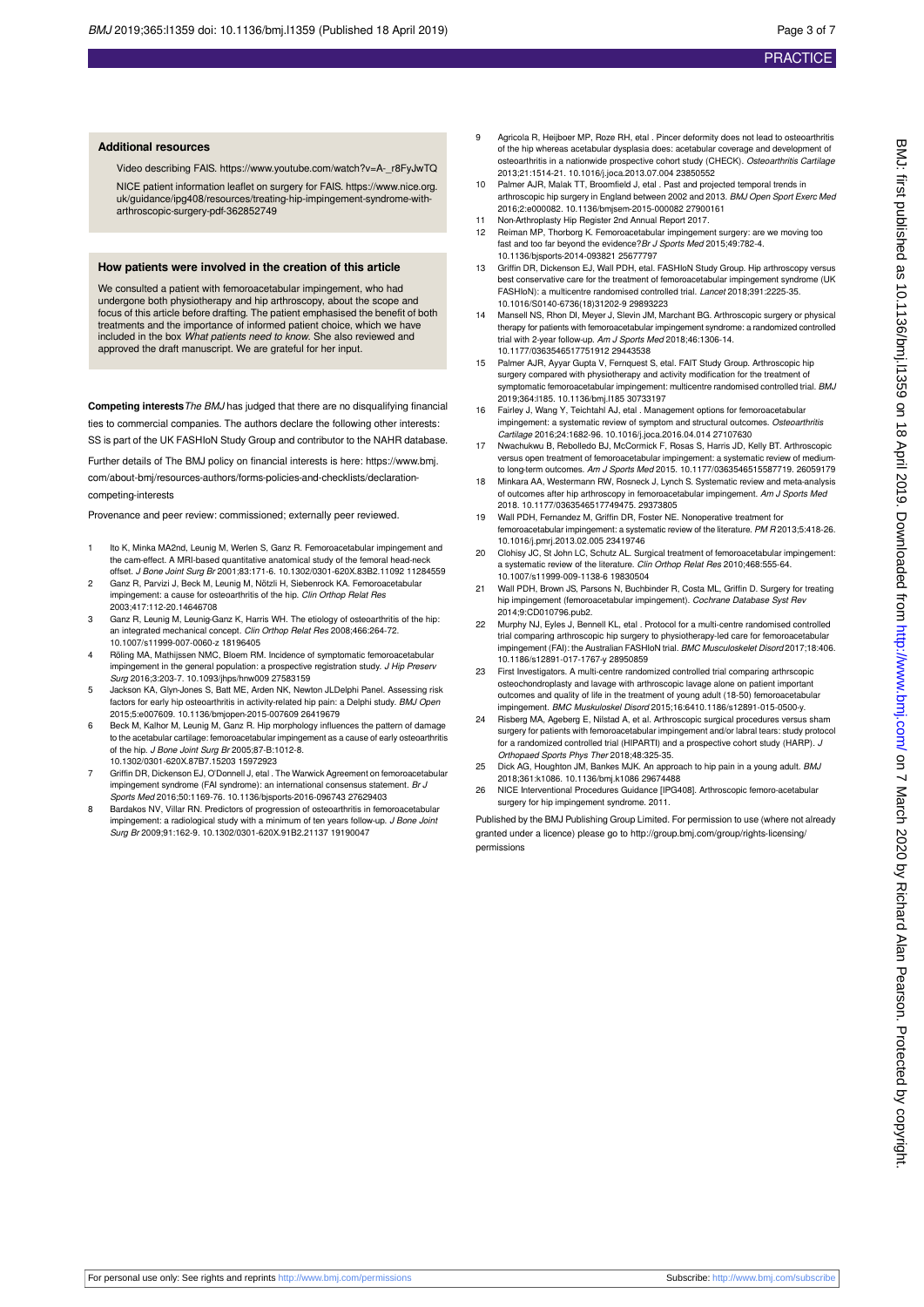## **Tables**

### <span id="page-3-0"></span>**Table 1| Summary of literature findings.**

| Wall P et al <sup>21</sup> Cochrane review of No research<br>surgery for FAIS<br>2014                                                                                                 | studies identified<br>which met the<br>inclusion criteria | No research studies of sufficient quality have been<br>completed to provide an estimate of whether surgery<br>benefits patients with FAIS                                                                                                                                                                                                                                                                                                                                                                                                                       | At the time of this publication in 2014, there<br>were no randomised controlled trials looking<br>at the efficacy of surgery for FAIS                                                                                                                                         |
|---------------------------------------------------------------------------------------------------------------------------------------------------------------------------------------|-----------------------------------------------------------|-----------------------------------------------------------------------------------------------------------------------------------------------------------------------------------------------------------------------------------------------------------------------------------------------------------------------------------------------------------------------------------------------------------------------------------------------------------------------------------------------------------------------------------------------------------------|-------------------------------------------------------------------------------------------------------------------------------------------------------------------------------------------------------------------------------------------------------------------------------|
| treatment for FAIS<br>2009                                                                                                                                                            |                                                           | Radiographic progression of osteoarthritis was noted in The wide variation in findings of progression to<br>0%-33% of patients post-operatively in 5 studies                                                                                                                                                                                                                                                                                                                                                                                                    | osteoarthritis indicates uncertainty on the issue                                                                                                                                                                                                                             |
| Clohisy J et al <sup>20</sup><br>Systematic review of surgical                                                                                                                        |                                                           | in the majority (65-96%) of patients.                                                                                                                                                                                                                                                                                                                                                                                                                                                                                                                           | (193 patients).                                                                                                                                                                                                                                                               |
| 2013                                                                                                                                                                                  | 11 Studies                                                | All studies showed short term improvement in PROMs                                                                                                                                                                                                                                                                                                                                                                                                                                                                                                              | Only 4 studies used arthroscopic procedures                                                                                                                                                                                                                                   |
| Systematic review of non-operative<br>treatment for FAIS                                                                                                                              |                                                           | with physiotherapy.<br>The other literature considered by the authors suggested<br>a trial of conservative treatment for FAIS was appropriate                                                                                                                                                                                                                                                                                                                                                                                                                   | meaningful conclusions on non-operative<br>management cannot be drawn                                                                                                                                                                                                         |
| Wall P et al <sup>19</sup>                                                                                                                                                            | 29 Clinical studies<br>(1911 patients)<br>5 Studies       | 3 Of the 5 primary studies reported favourable outcomes The quality and quantity of studies is poor and                                                                                                                                                                                                                                                                                                                                                                                                                                                         |                                                                                                                                                                                                                                                                               |
| following arthroscopy for FAIS<br>January 2018                                                                                                                                        |                                                           | 87.7% of patients returned to sport (95% confidence<br>interval 82.4 to 92.9)<br>All PROM scores improved post-operatively (10 different<br>scoring systems used)                                                                                                                                                                                                                                                                                                                                                                                               | Wide 95% confidence interval on PROM scores<br>and heterogeneity of scores make conclusions<br>less compelling                                                                                                                                                                |
| Minkara A et al <sup>18</sup><br>Systematic review and<br>meta-analysis of outcomes                                                                                                   |                                                           | 5.5% Risk of re-operation, (95% confidence interval<br>3.6-7.5), of which 77% had hip replacement<br>1.7% complication risk (95% confidence interval 0.9-2.5).                                                                                                                                                                                                                                                                                                                                                                                                  | marker for the development of osteoarthritis but<br>it is not necessarily accurate. Studies with long<br>term follow-up are required to investigate further<br>Mean follow-up was 29 months so longer term<br>progression to osteoarthritis was not shown with<br>these data. |
| Systematic review of arthroscopic<br>versus open treatment FAIS<br>2015                                                                                                               |                                                           | and 9% conversion after arthroscopic surgery for FAIS<br>(difference not statistically significant P=0.06)                                                                                                                                                                                                                                                                                                                                                                                                                                                      |                                                                                                                                                                                                                                                                               |
| Nwachukwu B et al <sup>17</sup>                                                                                                                                                       | 16 Studies                                                | 7% Conversion to hip replacement after open procedures                                                                                                                                                                                                                                                                                                                                                                                                                                                                                                          | Conversion to hip replacement is a surrogate                                                                                                                                                                                                                                  |
| Fairlley J et al <sup>16</sup><br>Systematic review of outcomes in<br>management of FAIS<br>2016                                                                                      | 18 Studies                                                | Conservative measures may avert surgery in 39-89%<br>of people with FAIS.<br>All surgical studies showed improvement in PROMs,<br>regardless of procedure (open or arthroscopic) but with<br>additional benefit from arthroscopic surgery                                                                                                                                                                                                                                                                                                                       | No studies compared conservative treatment with<br>surgery. Hence it cannot conclude whether one<br>approach is superior to the other.<br>With lack of follow-up, there is no evidence that<br>surgical intervention alters the natural history of<br><b>FAIS</b>             |
| Palmer AJ et al <sup>15</sup> FAIT multicentre 222 Patients from 7<br>RCT comparing arthroscopic hip<br>surgery and physiotherapy for<br>femoroacetabular impingement<br>January 2019 | NHS hospitals                                             | Primary outcome measure HOS ADL (a validated score Minimum clinically significant difference in the<br>for hip arthroscopy). The mean HOS ADL in the<br>arthroscopic surgery group was 10.0 points (95%<br>confidence interval 6.4 to 13.6, P=0.001) higher than in<br>the physiotherapy group at 8 months post-randomisation                                                                                                                                                                                                                                   | HOS ADL is 9 points. The 95% confidence<br>interval falls below this.<br>Follow-up was 8 months from randomisation.<br>Medium and long term follow-up data are still<br>required                                                                                              |
| Mansell, N et al <sup>14</sup><br>RCT comparing arthroscopic<br>surgery and physiotherapy for<br>FAIS in USA military personnel.<br>February 2018                                     | 80 Patients from a<br>single military<br>single surgeon   | There was improvement in PROMs in both arms at 2<br>years, but the mean difference between physiotherapy<br>hospital treated by a and surgery was not statistically significant (HOS Hip<br>Outcome Score for Sport, 1.8 (95% confidence interval<br>-11.2 to 14.7) and HOS for activities of daily living, 3.8<br>(95% confidence interval -6.0 to 13.6) and for iHOT-33,<br>6.3 (95% confidence interval -6.1 to 18.7)                                                                                                                                        | 70% of patients in the physiotherapy arm<br>converted to surgical treatment within the<br>follow-up period. This affects the power of the<br>study and raises the possibility of a "false"<br>negative" finding, also known as a type II error                                |
| Griffin D, et al <sup>13</sup> UK FASHIoN<br>multicentre RCT comparing hip<br>care for FAIS<br>June 2018                                                                              | 348 Patients across<br>23 UK centres with                 | Primary outcome measurement iHOT-33 (a 100 point<br>hip related quality of life measurement) showed<br>arthroscopy and best conservative 27 treating surgeons improvement in both the surgical and physiotherapy<br>arms; however, the treatment effect was greater in those arthroscopy to be more expensive than<br>having hip arthroscopy (adjusted mean difference of 6.8 physiotherapy (£3042 $v \, \text{\textsterling}155$ )<br>points 95% confidence interval 1.7 to 12.0, P=0.0093).<br>This score was clinically as well as statistically significant | Patient iHOT-33 scores taken at 12 months from<br>randomisation; so conclusions can only be drawn<br>in the short term. Cost analysis also showed                                                                                                                             |
| <b>Study</b>                                                                                                                                                                          | <b>Size</b>                                               | <b>Conclusions</b>                                                                                                                                                                                                                                                                                                                                                                                                                                                                                                                                              | <b>Uncertainty</b>                                                                                                                                                                                                                                                            |

RCT: randomised controlled trial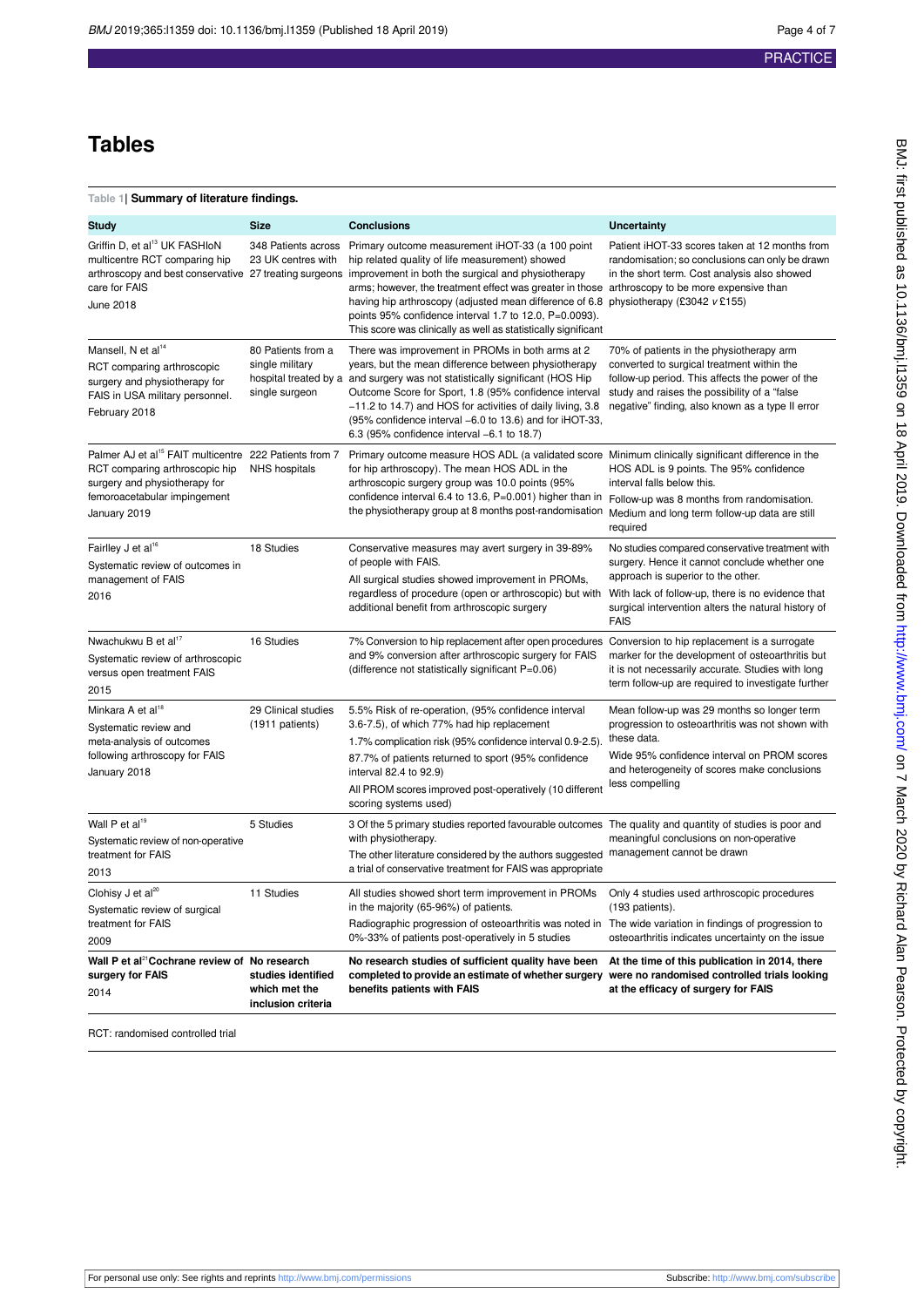<span id="page-4-0"></span>

| Table 2  Randomised controlled trials in progress |                                                                                                    |                                        |                                                                            |                                                                                                                           |  |  |  |
|---------------------------------------------------|----------------------------------------------------------------------------------------------------|----------------------------------------|----------------------------------------------------------------------------|---------------------------------------------------------------------------------------------------------------------------|--|--|--|
| <b>Trial name</b>                                 | <b>Interventions</b>                                                                               | <b>Number of patients</b>              | Location                                                                   | <b>Additional information</b>                                                                                             |  |  |  |
| Australian FASHIoN <sup>22</sup>                  | Hip arthroscopy v physiotherapy led<br>non-surgical care                                           | 140                                    | Australia                                                                  | This trial focuses on the link with osteoarthritis<br>and will monitor cartilage health by magnetic<br>resonance imaging. |  |  |  |
|                                                   |                                                                                                    |                                        |                                                                            | Results not yet available                                                                                                 |  |  |  |
| FIRST <sup>23</sup>                               | Arthroscopic surgical correction<br>(osteochondroplasty +/-labral repair)<br>v arthroscopic lavage | 220                                    | Canada and Finland<br>(±expansion to Denmark yet available<br>and the USA) | This would be a "sham surgery" trial. Results not                                                                         |  |  |  |
| HIPARTI and $HAP^{24}$                            | Arthroscopic hip surgery v sham<br>surgery                                                         | 140 (HIPARTI) and 100 Norway<br>(HARP) |                                                                            | The HARP part of the trial will look at long term<br>prognostic factors. Estimated to complete in<br>December 2020        |  |  |  |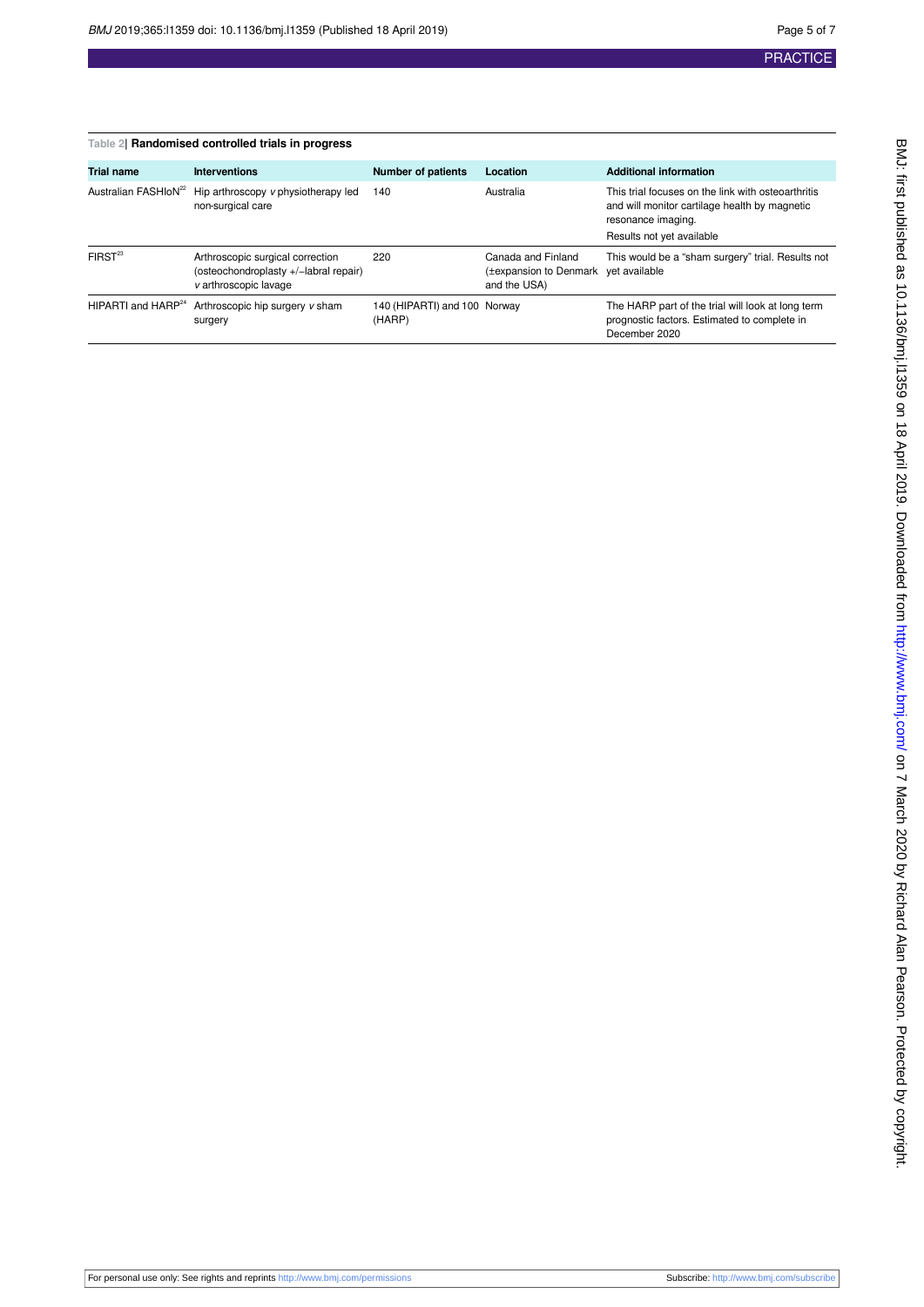## **Figures**

<span id="page-5-0"></span>

**Fig 1** A bony enlargement on the anterior femoral neck (cam impingement), and/or at the acetabular rim (pincer impingement), causes premature contact especially during flexion and internal rotation. This repetitive trauma damages the labrum and the joint cartilage